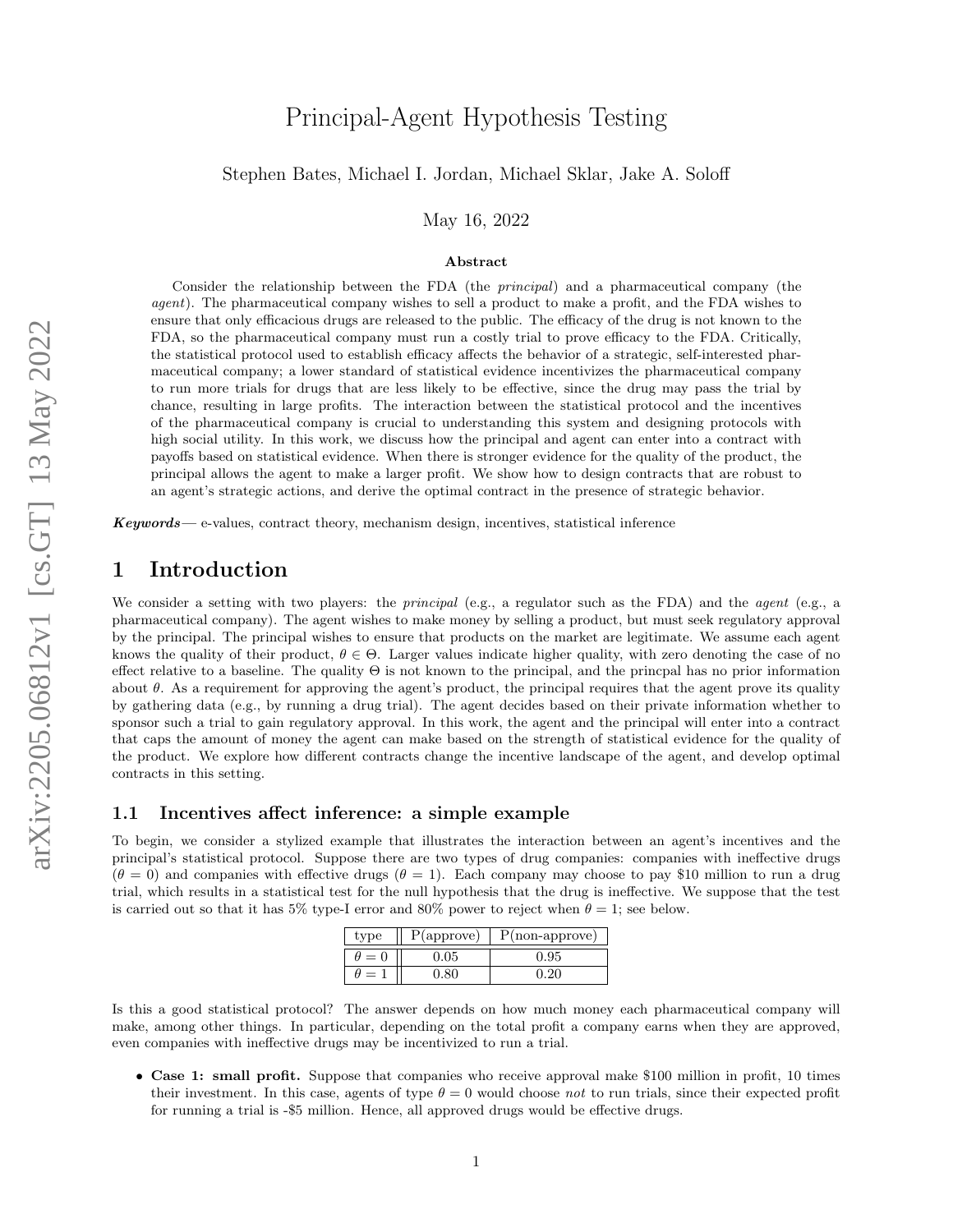• Case 2: large profit. Suppose that companies who receive approval make \$1 billion in profit, 100 times their investment. In this case, agents of type  $\theta = 0$  would choose to run trials: their expected profit from seeking approval is \$40 million. On average, 5% of such agents would receive approval, so many of the approved drugs may actually be ineffective. For example, if there were 20 times as many ineffective drugs as effective drugs, a quick calculation shows that 56% of approved drugs would be ineffective ones.

Thus, we see that the effectiveness of a statistical protocol relies heavily on the incentives of the agents.

Conversely, the statistical protocol changes the incentives of the agents. Consider again the large profit case above, where agents receive 100 times their initial investment if they receive approval. Now, however, suppose the principal changes to a stricter protocol such that the probability of approval is only 0.005 when  $\theta = 0$ . With this more stringent standard, the agents of type  $\theta = 0$  are no longer incentivized to submit their drug for approval; they would lose money, on average, if they chose to run clinical trials for drugs they know to be ineffective. Thus, changing the statistical protocol will affect how the agents are incentivized to act.

In this work, we show how to design statistical protocols (which we term *statistical contracts*) that account for this interplay.

## <span id="page-1-0"></span>1.2 Related work

Contract theory is the study of incentives when parties transact in the presence of private information; see [Laffont and](#page-10-0) [Martimort](#page-10-0) [\(2001\)](#page-10-0); [Bolton and Dewatripont](#page-10-1) [\(2004\)](#page-10-1), and [Salanie](#page-11-0) [\(2005\)](#page-11-0) for overviews. This is an extensive literature adjacent to information design (e.g., [Kamenica and Gentzkow, 2011\)](#page-10-2) and mechanism design (e.g., [Hurwicz and Reiter,](#page-10-3) [2006\)](#page-10-3), and we review only a narrow slice most related to statistical inference and computation. In particular, tools from algorithmic game theory have recently been applied to study contract theory; [Babaioff et al.](#page-10-4) [\(2006\)](#page-10-4) study the problem of incentivizing a collection of agents to perform a task requiring coordination among the agents. More recently, Dütting et al. [\(2021\)](#page-10-6); [Guruganesh et al.](#page-10-6) (2021), and [Castiglioni et al.](#page-10-7) [\(2022\)](#page-10-7) show that finding optimal contracts is computationally hard. In parallel, several investigations have addressed how well simple contracts can approximate the optimal utility; Dütting et al. [\(2019\)](#page-10-8) show that the best linear contract is within a constant fraction of the optimal contract; see also the complementary results about the robustness of linear contracts in [Carroll](#page-10-9) [\(2015\)](#page-10-9). Similarly, [Alon et al.](#page-10-10) [\(2021\)](#page-10-10) characterize the set of implementable rules in a setting with both private actions and private information, showing that efficient algorithms are possible in some cases. These works are all primarily computational; thus far little work has addressed the questions of learning or statistical inference in contract theory. Applying contract theory to statistical inference, [Schorfheide and Wolpin](#page-11-1) [\(2012\)](#page-11-1), [Schorfheide and Wolpin](#page-11-2) [\(2016\)](#page-11-2), and [Spiess](#page-11-3) [\(2018\)](#page-11-3) study the problem of delegating statistical estimation to a strategic agent, and [Frazier et al.](#page-10-11) [\(2014\)](#page-10-11) consider the problem of incentivizing learning agents in a bandit setting. In the reverse direction, applying learning and inference to contract theory, [Ke](#page-10-12) [\(2009\)](#page-10-12); [Ho et al.](#page-10-13) [\(2016\)](#page-10-13) study the estimation and inference of an unknown distribution of agent types when a principal transacts with many agents from the distribution.

In view of our motivating example in Section [1.1,](#page-0-0) we note that [Min](#page-11-4) [\(2021\)](#page-11-4) studies a contract theory model for the FDA, where firms of different sizes choose to finance cheap or expensive trials. We also consider the FDA as an example motivating contracts, but our work focuses instead on how the regulator should conduct incentive-aware statistical inference in such regulator-firm relationships.

Situating our work within contract theory, we study an adverse selection model with a common value structure in the principal's utility function. Our key departure from the usual adverse selection setup is that we do not assume that the principal has a prior distribution about the agents' hidden types. This makes statistical inference challenging. Our focus is on designing contracts that allow the principal to carry out statistical inference in order to properly assess the hidden types of the agents. Importantly, inference must be done in a way that takes into account the incentives of the strategic agents.

To carry out our inference, we will use a statistical device called e-values. E-values measure evidence against a null hypothesis; an e-value for a null hypothesis  $H_0$  is a nonnegative random variable E such that  $\mathbb{E}[E] \leq 1$  when  $H_0$  is true. Larger e-values are then regarded as stronger evidence against the null. E-values are a broad class of statistics which include Bayes factors and likelihood ratios. In contrast to more traditional p-values, e-values have a natural interpretation as a betting score, placing them at the interface of game theory and statistics. See [Shafer](#page-11-5) [\(2021\)](#page-11-5) and [Vovk and Wang](#page-11-6) [\(2021\)](#page-11-6) for more background on e-values. The key observation underlying our work is that e-values are a measure of statistical evidence that are scaled in the right way to understand the incentive properties of a statistical protocol.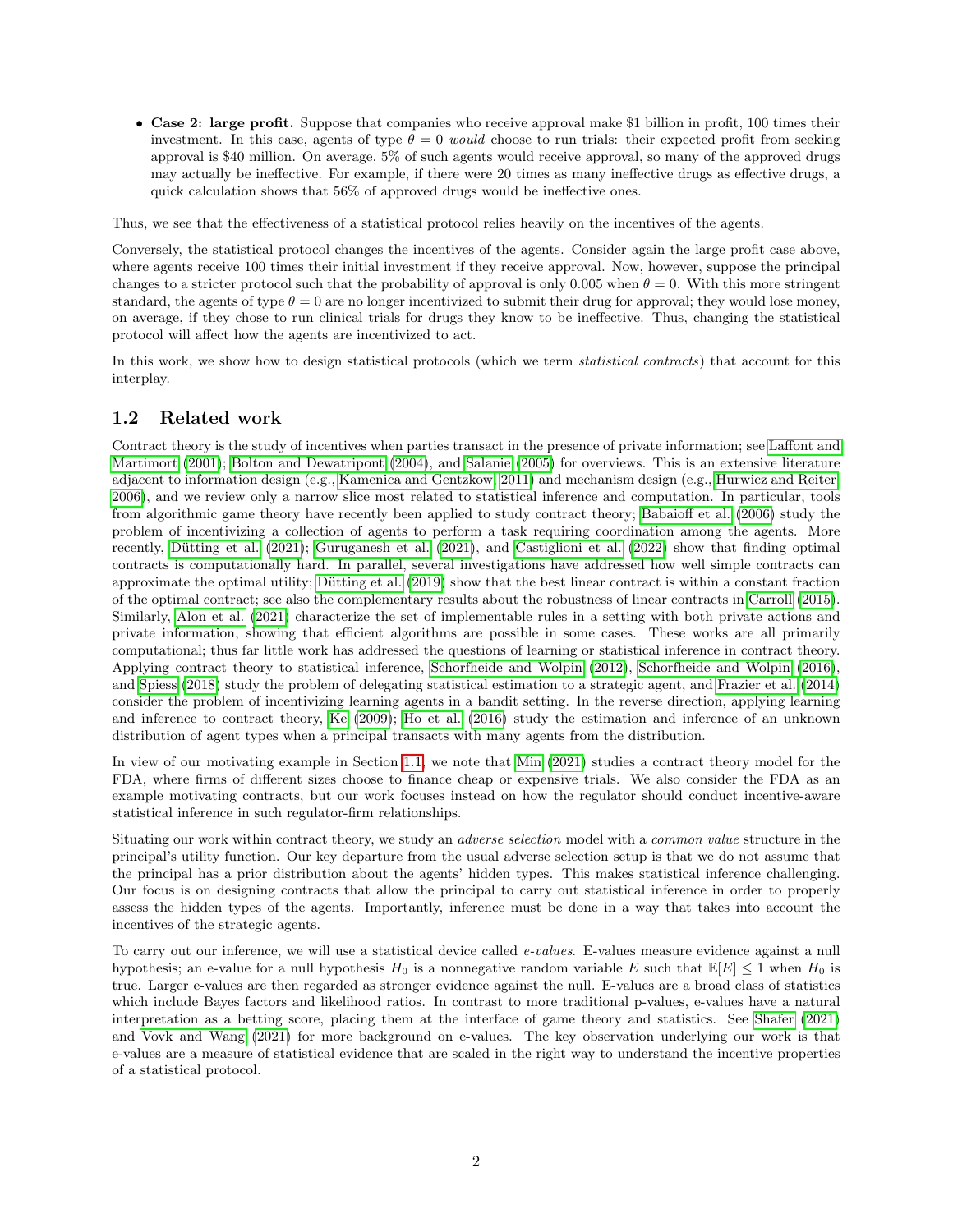## 2 Statistical contracts and incentive alignment

## <span id="page-2-1"></span>2.1 Setting

We suppose there is a hidden state of the world  $\theta \in \Theta$ , which is known to the agent. The principal does not know the private value of  $\theta$ , and has no information about the distribution of values of  $\theta$ .

The principal moves first and offers a statistical contract of the following form to the agent:

#### Statistical contract

The agent chooses to opt out (denoted  $I = 0$ ) or opt in  $(I = 1)$  to the following:

- 1. The agent pays  $R$  to run a trial.
- 2. The agent chooses a payoff function f from a menu of options  $\mathcal{F}$ .
- 3. The trial produces *evidence* Z, where  $Z \sim P_{\theta}$ .
- 4. The agent receives a *license* to make a profit at most  $L = f(Z) \in [0, \infty)$ .

The principal receives utility  $u(\theta, L)$  based on the true state of nature and the payoffs, and we will normalize it such that a utility of zero corresponds to the principal's utility when the statistical contract is declined. The agent's profit from the contract is  $L - R$  (or zero if they opt out), and we model the agent as seeking to maximize this profit; see below. Our focus in this work will be designing menus  $\mathcal F$  that result in high utility for the principal. Formally, we assume that there is a space of possible payoff functions  $\bar{\mathcal{F}}$ , and the principal chooses a menu  $\mathcal{F} \subset \bar{\mathcal{F}}$ .

We consider a setup corresponding to hypothesis testing; we suppose there is a *null* subset of types  $\Theta_0 \subset \Theta$  and an nonnull subset of types  $\Theta_1 = \Theta \setminus \Theta_0$ . The principal wishes to detect nonnull agents and transact with them, while avoiding null agents. We formalize this by taking the principal's utility function  $u(\theta, L)$  to be nonnegative and nondecreasing in L when  $\theta \in \Theta_1$  but nonpositive and nonincreasing in L when  $\theta \in \Theta_0$ . When the agent opts out, the principal's utility is zero. Putting this together, for a distribution Q over agent types Θ, the principal's expected utility is

<span id="page-2-2"></span><span id="page-2-0"></span>
$$
\mathbb{E}_{\theta \sim Q} \left[ \mathbb{E}_{Z \sim P_{\theta}} [u(\theta, L) \cdot I \mid \theta] \right]. \tag{1}
$$

Importantly, our conclusions about good statistical contracts do not depend on the precise specification of  $u(\cdot, \cdot)$ , other than the shape restrictions above. That is, we do not need to know the precise utility function  $u(\cdot, \cdot)$  in practice in order to identify a good menu  $\mathcal F$ . Similarly, we do not assume that  $Q$  is known to the principal when they design the statistical contract; instead, we derive statistical contracts that have high utility simultaneously for many distributions Q.

Turning to the agent, we model the agent as acting to optimize their profit license. That is, they best respond to the principal's offer by choosing an element of  $\mathcal F$  that results in maximum expected profit:

$$
f^{\text{br}}(\cdot ; \theta, \mathcal{F}) = \arg \max_{f \in \mathcal{F}} \{ \mathbb{E}_{Z \sim P_{\theta}} \left[ f(Z) \right] \}.
$$
 (2)

To elaborate on this notation,  $f^{\text{br}}$  is any element of F that maximizes the expected profit for an agent with type  $\theta$ , so it depends on the underlying type  $\theta$  and menu  $\mathcal F$ . If no payoff function has positive expected value, the agent opts out. For technical ease, we assume that the functions  $f \in \bar{\mathcal{F}}$  have finite expectation for all  $\theta \in \Theta$  and that  $\mathcal{F}, \bar{\mathcal{F}}$  are closed so that maxima such as in [\(2\)](#page-2-0) exist and are attained.

Remark 1 (Relationship with Stackelberg equilibria). With the above assumption, the principal's task of designing the optimal menu is related to the task of finding a Stackelberg equilibrium; the principal moves first and proposes a statistical contract, and then the agent best responds. However, our agent has hidden information (the agent type  $\theta$ ), and the principal's utility depends on this hidden information. If we assumed a prior distribution over the hidden information, then the statistical contract design problem is to find a Stackelberg equilibrium in a Bayesian game. In this work, will not assume knowledge of such a prior, and instead find a maximin optimal menu by protecting against the worst-case prior.

Remark 2 (Relationship with standard contract theory). This setup is an example of adverse selection, but—unlike most work—we do not assume that the principal has prior information about the distribution of the agent type  $\theta$ . Thus, the principal will need to employ statistical inference to take reasonable actions in the face of uncertainty. See Section [1.2](#page-1-0) for more discussion of how this relates to other results in contract theory.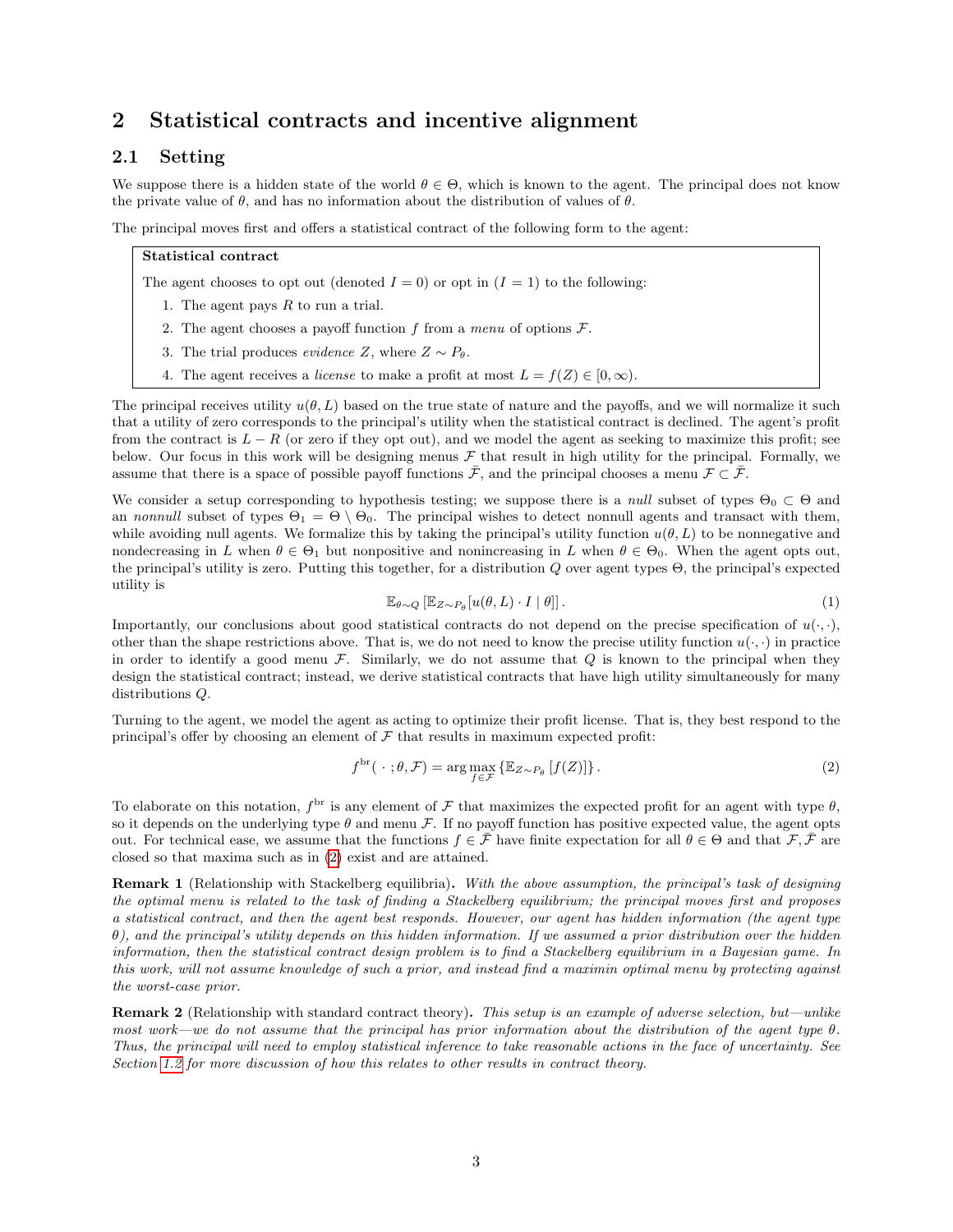## 2.2 Incentive-aligned statistical contracts

Null values of  $\theta$  correspond to agents that do not meet the principal's quality requirements; the principal does not wish to offer a large profit license to such agents. As we seek to design menus  $\mathcal F$  with high utility, we will be particularly interested in the contracts such that null products are not profitable:

<span id="page-3-0"></span>**Definition 1** (Incentive-aligned contract). A statistical contract with menu  $\mathcal F$  and cost  $R$  is incentive-aligned if for all  $\theta \in \Theta_0$  and all  $f \in \mathcal{F}$ ,  $\mathbb{E}_{\theta}[f(Z)] \leq R$ .

An incentive-aligned statistical contract aligns the interests of the principal and agent so that agents do not make a profit from ineffective products. A second interpretation is that such statistical contracts deter bluffing agents; an agent that had certainty that their product was ineffective would choose to decline the statistical contract. We emphasize that the incentive-aligned property is not true of naive regulatory mechanisms; see our previous example in Section [1.1.](#page-0-0)

We will next give a characterization of the set of incentive-aligned statistical contracts in terms of e-values, which are a tool from frequentist hypothesis testing.

<span id="page-3-1"></span>**Definition 2** (e-value). Consider a random variable  $Z \in \mathcal{Z}$ . A function  $g: \mathcal{Z} \to \mathbb{R}_{\geq 0}$  is an e-value for the null hypothesis  $\{\theta \in \Theta_0\}$  if for all  $\theta_0 \in \Theta_0$  we have

$$
\mathbb{E}_{Z \sim P_{\theta_0}}\left[g(Z)\right] \le 1.
$$

E-values are a measure of evidence against the null hypothesis; large e-values indicate more evidence against the null hypothesis. The reader should think of e-values as an alternative to p-values: both measure strength of evidence against the null hypothesis, but on a different scale. E-values can be converted to p-values and vice versa; see [Vovk](#page-11-6) [and Wang](#page-11-6) [\(2021\)](#page-11-6). We will let  $\mathcal E$  denote the set of e-values.

The set of e-values is exactly the set of possible payoff functions in an incentive-aligned statistical contract after rescaling; this is a straightforward consequence of Definitions [1](#page-3-0) and [2](#page-3-1) above. We record this formally below.

<span id="page-3-2"></span>**Proposition 1** (Characterization of incentive-aligned statistical contracts). A menu  $\mathcal F$  yields an incentive-aligned statistical contract if and only if  $\mathcal{F}/R \subset \mathcal{E}$ .

Above,  $\mathcal{F}/R = \{f/R : f \in \mathcal{F}\}\$ denotes the set of all functions in  $\mathcal{F}$  scaled by  $1/R$ .

Thus, the payoff functions that yield incentive-aligned statistical contracts are in one-to-one correspondence with e-values. This simple observation makes a key, explicit connection between agent incentives and statistical hypothesis testing. One consequence that the designer can select among the many e-values that have been catalogued in the literature as convenient building blocks. Moreover, we will leverage this connection to e-values in Section [3](#page-6-0) to yield incentive-aligned statistical contracts in a challenging multiple-round setting.

## 2.3 Optimality of the incentive-aligned statistical contract

Incentive-aligned statistical contracts maximize the principal's worst-case utility in a sense that we will make precise next. Note that when the principal is a benevolent regulator, such as the FDA, this means that the incentive-aligned statistical contract maximizes social welfare. The idea is that the principal needs only to screen out agents who know that their product is ineffective, which the incentive-aligned statistical contract does. Moreover, a larger menu that is incentive aligned is more attractive to the agents, so to maximize participation the principal should offer the largest incentive-aligned menu possible. We now turn to the formal presentation.

#### 2.3.1 Notation and goal

We consider the case in which there is an infinite number of agents, each with their own  $\theta \in \Theta$ . Formally, we have a distribution Q over  $\Theta$  that gives the frequency of different types of agents. Recall the setting from Section [2.1:](#page-2-1) each agent wishes to make a profit, and they have a choice whether to enter into the statistical contract offered by the principal. We suppose that the principal receives bounded positive utility for true positives:  $a_1 \geq u(\theta_1, L) \geq 0$ for  $L \geq 0$ , and that  $u(\theta_1, L)$  is nondecreasing in L when  $\theta_1 \in \Theta_1$ . On the other hand, the principal receives negative utility for false positives:  $u(\theta_0, L) < 0$  for all  $L > 0$ , and  $u(\theta_0, L)$  is nonincreasing in L for  $\theta_0 \in \Theta_0$ . The principal seeks to optimize her utility in [\(1\)](#page-2-2) by selecting the best menu of contracts  $\mathcal{F} \subset \overline{\mathcal{F}}$  that will be offered to the agent.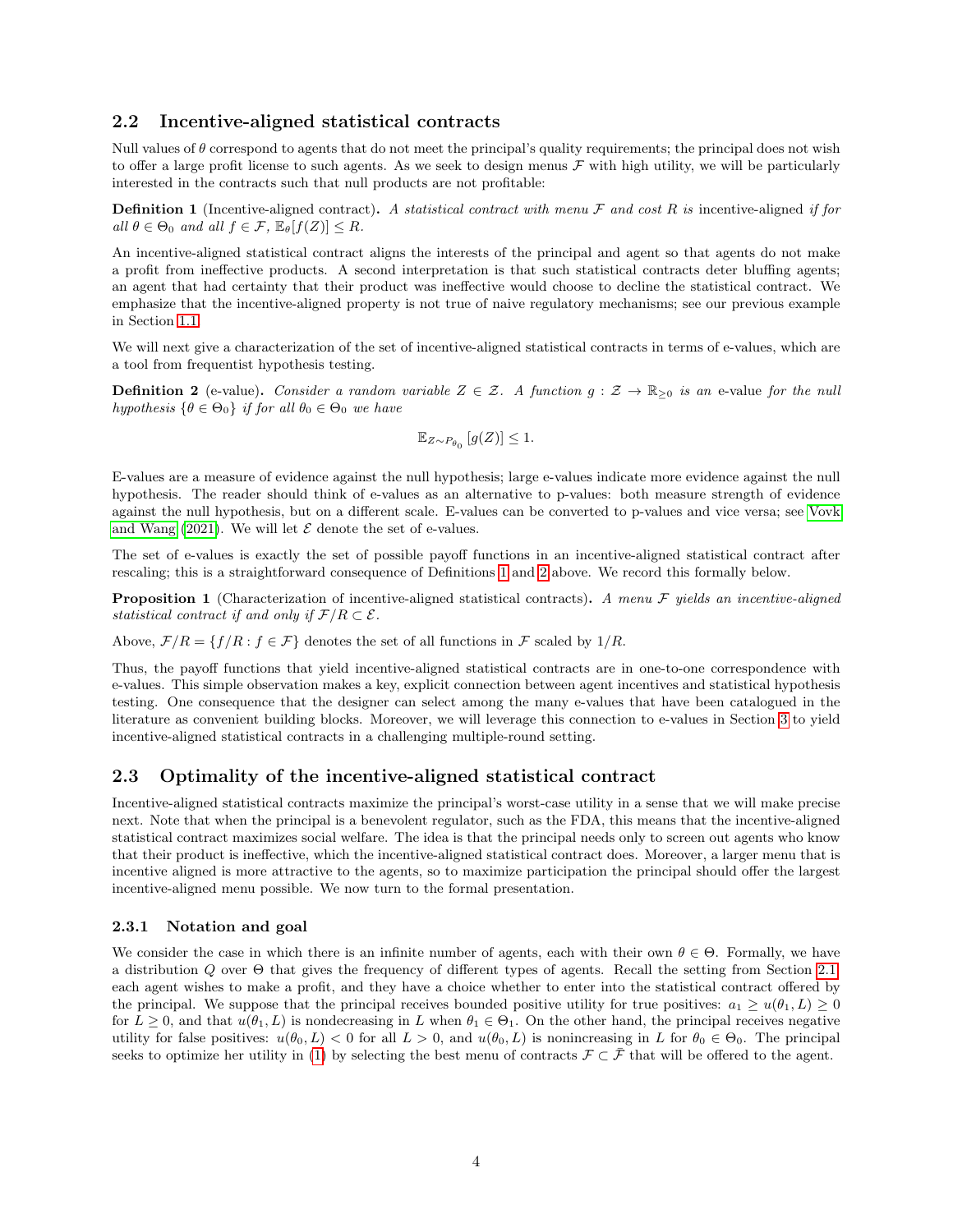#### 2.3.2 Maximin optimality

The principal's expected utility depends on the distribution over agent types,  $Q$ , and the menu offered,  $\mathcal{F}$ . The principal controls the latter, but may not know the former. Thus, we will seek a menu that performs well for many distributions Q. Our main result in what follows is that a statistical contract is maximin optimal if and only if it is incentive aligned. Thus, a principal who does not know the distribution of agent types should select an incentive-aligned statistical contract.

To make this point formal, we consider a notion of maximin optimality. Consider menus of contracts  $\mathcal F$  that are contained in some maximal set of functions  $\bar{\mathcal{F}}$ . For example,  $\bar{\mathcal{F}}$  could be all measurable functions from  $\mathcal{Z}$  to [0, C]. We say a menu  $F$  is maximin optimal if

$$
\min_{Q} \mathbb{E}\big[\mathbb{E}[u(\theta, f^{\text{br}}(Z; \theta, \mathcal{F})) | \theta]\big] = \max_{\mathcal{F}' \subset \overline{F}} \min_{Q} \mathbb{E}\big[\mathbb{E}[u(\theta, f^{\text{br}}(Z; \theta, \mathcal{F}')) | \theta]\big],
$$

where we recall that  $f<sup>br</sup>$  is the agent's best response (given his knowledge of  $\theta$ ) when offered a certain menu. In words, a maximin statistical contract is one such that when nature picks the worst distribution Q of agent types for our menu, it does as well as possible. We are now ready for the primary result of this section:

<span id="page-4-0"></span>**Theorem 1.** A menu of statistical contracts  $\mathcal F$  is maximin optimal if and only if it is incentive-aligned.

This result together with Proposition [1](#page-3-2) says that a menu is maximin optimal if and only if each payoff function in the menu is an e-value (rescaled by  $R$ ). This result has broad implications for the design of statistical protocols within contracts. If we want our statistical contracts to perform well across many cases, they must be incentive-aligned.

To build intuition for this result, we pause to think about the special case where  $Q = \pi_0 \cdot \delta_{\theta_0} + (1 - \pi_0) \cdot \delta_{\theta_1}$  is a mixture of  $\theta_0$  and  $\theta_1$  with mixing proportion  $\pi_0 \in [0, 1]$ , where  $\theta_0 \in \Theta_0$  is a null type and  $\theta_1 \in \Theta_1$  is a nonnull type. We will consider the case where there are a large number of null agents by analyzing the behavior of a menu  $\mathcal F$  as  $\pi_0 \to 1$ . Intuitively, for any population with a large fraction of nulls, if the nulls are not all screened out, then the utility will decrease as  $\pi_0 \to 1$ ; an increasingly large fraction of agents opting in to the statistical contract will be null. On the other hand, if all nulls are screened out, then the utility will go to 0 as  $\pi_0 \to 1$ , since all null agents will decline the statistical contract. Formally, we have the following:

<span id="page-4-1"></span>**Proposition 2** (Only incentive-aligned statistical contracts work with many nulls). In the setting above, a menu  $\mathcal F$ has lim inf $\pi_{n\to1} \mathbb{E}[u(\theta, L)] \geq 0$  for all  $\theta_0 \in \Theta_0$  if and only if F yields an incentive-aligned statistical contract.

We thus see that if there are potentially many null agents who would take advantage of a poorly formulated statistical contract, the principal must select an incentive-aligned statistical contract or be exposed to negative utility. This idea is the heart of Theorem [1.](#page-4-0)

#### 2.3.3 The best menu of incentive-aligned contracts

We have shown that all incentive-aligned statistical contracts are maximin optimal. This result is coarse, however, since there are many such menus  $\mathcal F$  that result in an incentive-aligned statistical contract. Which menu is best? We address this next. Our main result says if the utility function  $u(\theta, L)$  is linear in L, then the menu of all payoff functions that are incentive-aligned is optimal.

<span id="page-4-2"></span>**Theorem 2** (Optimality of the menu of all e-values under linear utility). Let  $\mathcal{F} = R \cdot \mathcal{E} = \{f : E_{Z \sim P_{\theta_0}}[f(Z)] \leq$ R for all  $\theta_0 \in \Theta_0$ , and let F' be any other menu such that the resulting statistical contract is incentive-aligned. Assume  $u(\theta_1, L)$  is affine in L for  $\theta_1 \in \Theta_1$ , and let Q be any distribution over  $\Theta$ . Then, the menu F has higher utility:

$$
\mathbb{E}_{\theta \sim Q} \left[ \mathbb{E} [u(\theta, f^{br}(Z; \theta, \mathcal{F})) | \theta] \right] \geq \mathbb{E}_{\theta \sim Q} \left[ \mathbb{E} [u(\theta, f^{br}(Z; \theta, \mathcal{F}')) | \theta] \right].
$$

Intuitively, this result comes from the fact that for incentive-aligned statistical contracts, only nonnull agents are active. Nonnull agents maximizing their license value are also maximizing the principal's utility when it is linear in the license value. Therefore, the principal should give the agents as much room to optimize their license value as possible; i.e., the principal should give the agent the maximal menu possible—the menu of all rescaled e-values.

A utility function  $u(\theta, L)$  that is linear in L is natural in some cases. In our FDA example, L is proportional to the number of doses of a drug sent to market. The public health benefit created by a drug can be expected to scale roughly linearly with the profit its sponsor is able to earn from its sale, and hence the utility function can be modeled as linear. In this case, the preceding result shows that the menu of all rescaled e-values is optimal, in a strong sense.

To shed light on the case where  $u(\theta, L)$  is not linear in L, we make the following observation. The menu of all rescaled e-values is the largest menu resulting in an incentive-aligned statistical contract, by Proposition [1.](#page-3-2) It then follows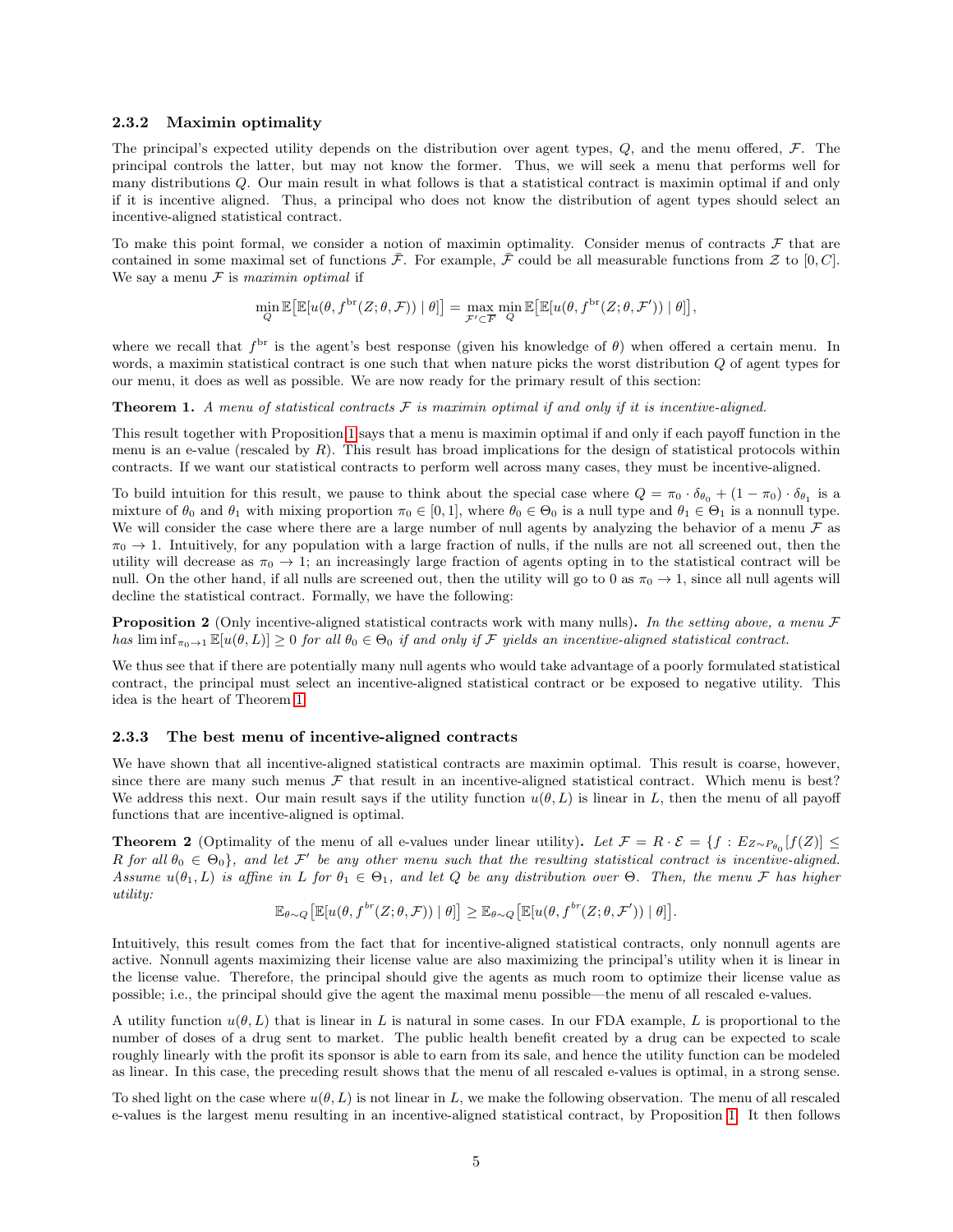that, among incentive-aligned statistical contracts, it results in the largest number of nonnull agents choosing to enter the statistical contract, and it results in the highest expected license value for the agents. (Because both agent participation and expected license value increase for larger menus.) We record this formally next.

<span id="page-5-1"></span>**Proposition 3.** Let  $\mathcal{F} = R \cdot \mathcal{E}$ , and let  $\mathcal{F}'$  be any other menu such that the resulting statistical contract is incentivealigned. Let Q be any distribution over  $\Theta$ . Then, the menu F results in fewer agents opting out and a larger expected market size:

$$
\mathbb{E}_{\theta \sim Q} \left[ \mathbb{E} [f^{\text{br}}(\cdot; \theta, \mathcal{F}) | \theta] \right] \geq \mathbb{E}_{\theta \sim Q} \left[ \mathbb{E} [f^{\text{br}}(\cdot; \theta, \mathcal{F}') | \theta] \right].
$$

Even when the utility function is not linear in the second argument, we expect that agent participation and expected market size will be reasonable proxies of total utility, so the previous result suggests that the menu of all rescaled e-values will have high utility.

These results, together with Proposition [1,](#page-4-0) give practical guidance for the designer—if she does not have information about the prior distribution over  $\theta$ , she can deploy the menu of all incentive-aligned contracts. This menu is maximin optimal, and it is the best among the maximin optimal statistical contracts when the utility is linear in the second argument.

Note that although this menu is infinite, it can still be easily implemented. Since it is simple to verify whether or not a contract is incentive-aligned, the principal asks the agent for their proposed incentive-aligned contract and then proceeds with that contract, provided it is indeed incentive-aligned. For the agent offered the menu of all incentivealigned contracts, we now derive the optimal payoff function for the agent (i.e., the element of the menu that he should select).

### <span id="page-5-2"></span>2.4 The agent's best response

In this section, we derive the agent's best response  $(2)$  when the principal offers the menu  $\mathcal F$  of all rescaled e-values. We will show that that the agent's best response is to implement the classical likelihood ratio test. Turning to the details, suppose there is some maximal amount of profit  $C > R$  that the agent could make. Secondly, suppose that the null set is a singleton:  $\Theta_0 = {\theta_0}$ . Then, an agent of type  $\theta_1$  seeks to maximize

$$
\mathbb{E}_{Z \sim P_{\theta_1}}[f(Z) \wedge C] \qquad \text{subject to} \qquad f \in \mathcal{F}.
$$

Noting  $\mathcal{F} = \{f : \mathbb{E}_{Z \sim P_{\theta_0}}[f(Z)] \leq R\}$  and rescaling  $\varphi := \frac{1}{C}f$ , the agent equivalently seeks to maximize

$$
\mathbb{E}_{Z \sim P_{\theta_1}} \left[ \varphi(Z) \wedge 1 \right] \qquad \text{subject to} \qquad \mathbb{E}_{Z \sim P_{\theta_0}}[\varphi(Z)] \leq \frac{R}{C}.
$$

The rescaled function  $\varphi : \Omega \to [0,1]$  represents the critical function in a hypothesis test comparing the simple null  $\theta = \theta_0$  against the simple alternative  $\theta = \theta_1$ . The agent's problem of finding the optimal contract is thus equivalent to the problem of designing a hypothesis test  $\varphi : \Omega \to \mathbb{R}$  to maximize power  $\mathbb{E}_{P_{\theta_1}} \varphi$  subject to the constraint on the type I error  $\mathbb{E}_{P_{\theta_0}}\varphi \leq R/C$ . The celebrated Neyman–Pearson lemma [\(Neyman and Pearson, 1933\)](#page-11-7) states that the optimal test is given by thresholding the likelihood ratio

$$
\varphi^* = \mathcal{I} \left\{ \frac{\mathrm{d}P_{\theta_1}}{\mathrm{d}P_{\theta_0}} > \lambda \right\} \text{ a.s. } P_{\theta_0},
$$

where the threshold  $\lambda > 0$  chosen such that  $\mathbb{E}_{P_{\theta_0}}[\varphi^*]=R/C$ . Hence, the agent's best response is  $f^{\text{br}}=C\varphi^*$ . We record this conclusion formally next.

<span id="page-5-0"></span>**Proposition 4** (Neyman–Pearson lemma). Suppose  $\Theta_0 = \{\theta_0\}$ . The optimal incentive-aligned contract  $f^{\text{br}}$  maximizing the expected license cap  $\mathbb{E}_{Z\sim P_{\theta_1}}[f(Z)\wedge C]$  for an agent of type  $\theta_1\neq\theta_0$  is given by

$$
f^{\text{br}}(z) = \begin{cases} C & \text{if } \frac{\text{d}P_{\theta_1}}{\text{d}P_{\theta_0}}(z) > \lambda, \\ 0 & \text{otherwise,} \end{cases}
$$

where  $\lambda > 0$  is chosen so that  $\mathbb{E} f^{\text{br}}(Z) = R$ .

This result shows that, when choosing between all incentive-aligned contracts, an agent with  $\theta_1 \neq \theta_0$  maximizing their expected license cap will employ an all-or-nothing payoff function: the agent's license cap is either zero or C, depending on the outcome of the trial, and the payoff function corresponds to the likelihood ratio test with type I error constraint  $R/C$ .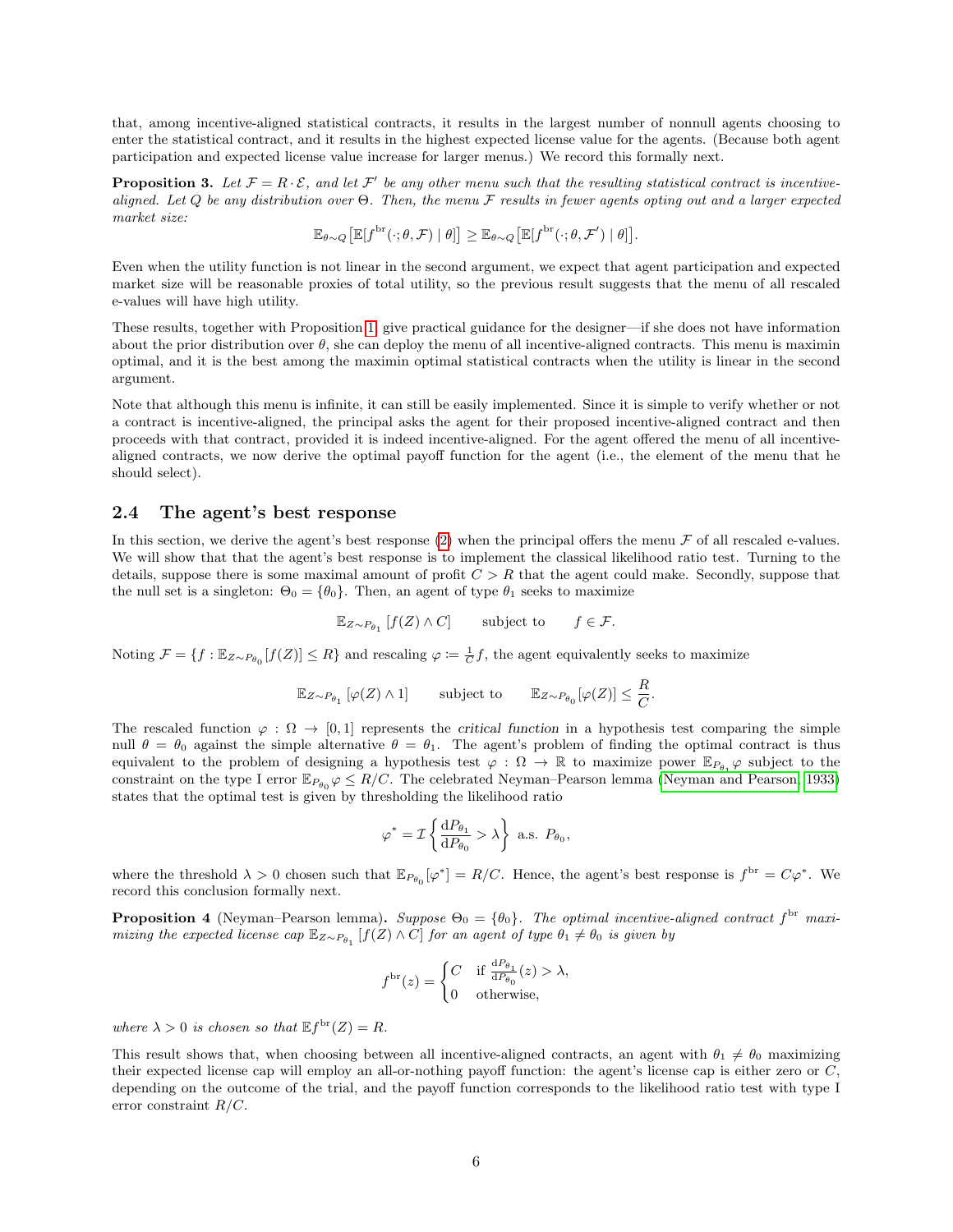### 2.5 A simple example

In this section, we illustrate the preceding results in the simple case where the outcome of the trial is normally distributed:

$$
Z \sim P_{\theta} = \mathcal{N}(\theta, 1).
$$

We take the null set to be  $\Theta_0 = \{0\}$ , and the alternative to be  $\Theta_1 = \{1\}$ . We compare the optimal incentive-aligned statistical contract,  $\mathcal{F} = R \cdot \mathcal{E}$ , to the status quo system: a standard statistical test that does not take into account incentives. In particular, the status quo system is a statistical contract with a single payoff function,

$$
f^{\text{sq}}(Z) = \begin{cases} C & \text{if } \overline{\Phi}(Z) < 0.05, \\ 0 & \text{otherwise,} \end{cases}
$$

where  $\overline{\Phi}(Z)$  is a p-value based on a one-tailed Z-test. The condition  $\overline{\Phi}(Z) < 0.05$  is equivalent to  $Z > 1.64$ . Turning to the incentive-aligned statistical contract, when offered the menu of all e-values, by Proposition [4](#page-5-0) the agent will select the following payoff function:

$$
f^{\text{br}}(Z) = \begin{cases} C & \text{if } \overline{\Phi}(Z) < \frac{R}{C}, \\ 0 & \text{otherwise.} \end{cases}
$$

We next compare these two policies. There are two regimes. First, if  $R/C < 0.05$ , the status quo license  $f^{\text{sq}}$  is not incentive-aligned. Thus, strategic agents with  $\theta = 0$  may still choose to run clinical trials. Second, if  $R/C > 0.05$ , the status quo license is incentive-aligned, but it is more conservative than necessary. In particular, it is more conservative than the agent's preferred payoff function  $f<sup>br</sup>$ . Thus, fewer drugs would be approved than with the optimal incentive-aligned statistical contract.

We define the principal's utility in terms of the costs and benefits to future patients. First, if the agent either opts out of the trial or obtains a license value  $f(Z) = 0$ , then the drug does not go on the market, and future patients are unaffected by the outcome of the trial, in which case the principal's utility is zero. If a null drug enters the market, society incurs a cost of  $c_1 < 0$  due to financial burden, side effects, etc. Finally, if a non-null drug enters the market, patients are spared of some fraction of the disease burden, resulting in positive utility  $c_2 > 0$  measured in potential years of life lost per patient. We use realistic values for these costs from [Isakov et al.](#page-10-14) [\(2019\)](#page-10-14), considering two regimes: high-severity and low-severity. For the former, we have  $c_2/|c_1| = 10$ , and for the latter  $c_2/|c_1| = 4/7$ .

Turning to the results, we report the pincipal's expected utility in Figure [1.](#page-7-0) Here, we consider a distribution Q over Θ with a π<sub>0</sub> fraction of nulls, i.e.,  $Q(\theta = 0) = \pi_0$ , with various values of the parameter π<sub>0</sub>. The behavior differs in the low-profit and high-profit regimes, as explained next. The left panel shows a low-profit case, where the market cap C is five times the trial cost R. Since  $R/C > 0.05$ , the agents with  $\theta = 0$  opt out of the trial in both systems, but the incentive-aligned menu has a higher utility because it uses a less conservative cutoff. That is, a larger fraction of the effective drugs are approved. The right panel shows a high-profit setting, where  $C$  is fifty times the trial cost  $R$ . Under the status quo system, null agents have an incentive to enter the trial. Thus, when  $\pi_0 \approx 1$ , the principal's utility is negative, since many null agents enter the trial and 5% of them are approved by chance. On the other hand, Theorem [1](#page-4-0) implies that incentive-aligned system has higher worst-case utility, which here occurs when  $\pi_0 = 1$ .

## <span id="page-6-0"></span>3 Dynamics

We now consider the setting in which statistical evidence is gathered in stages. At each step, the agent can choose to withdraw from their profit license and/or to invest money to gather more evidence. For example, a clinical trial could proceed by first recruiting 100 subjects, and then proceeding with batches of 100 subjects until either the profit cap is sufficiently large or the company chooses to abandon the trial. It is possible to develop incentive-aligned statistical contracts in this more complex setting using martingales to create an evolving profit cap that cannot be abused by a strategic agent.

### Profit license in multiple-round setting

We consider an interaction between the principal and agent that takes the following form: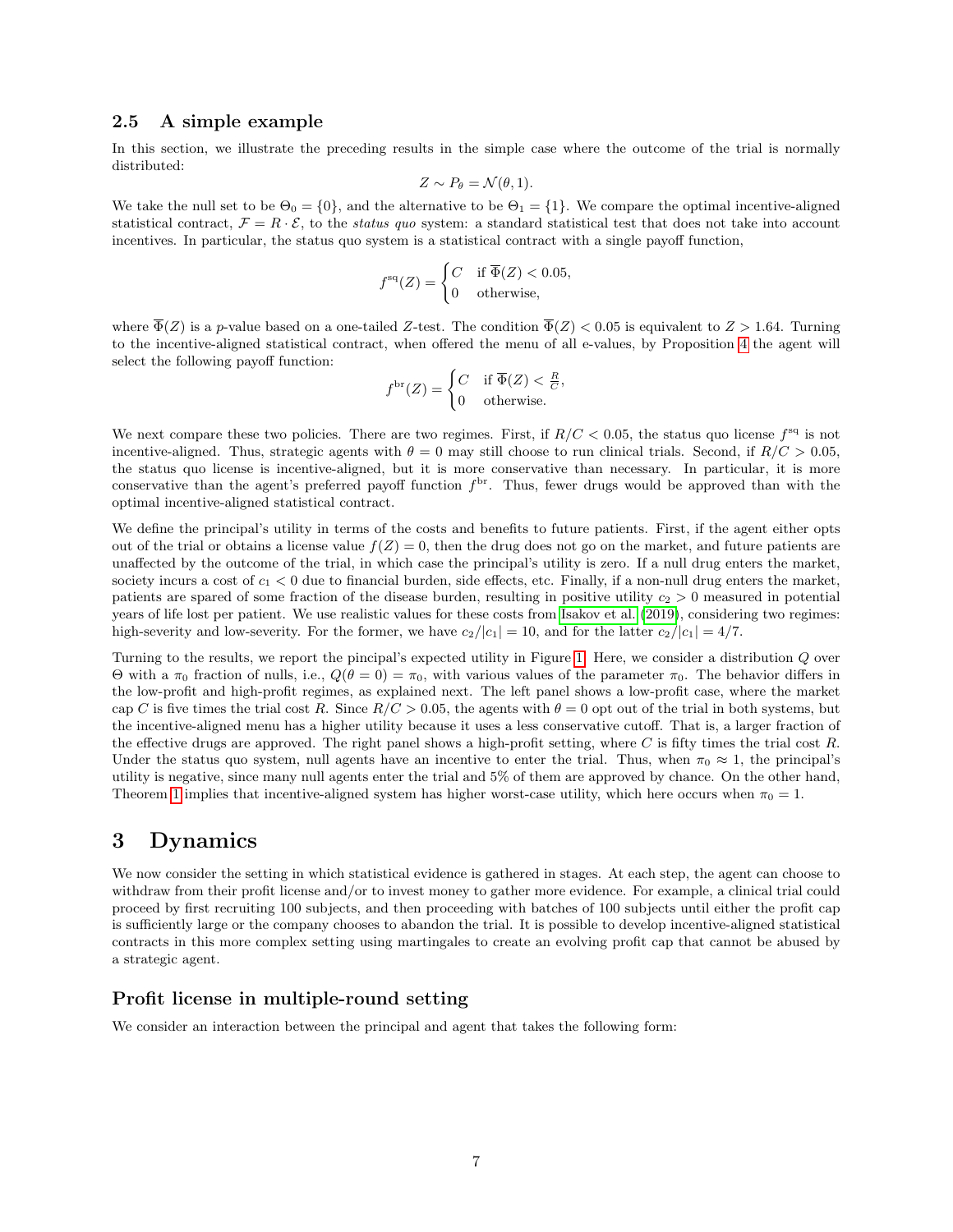<span id="page-7-0"></span>

Figure 1: The expected utility that the principal derives from a single agent. Left: when  $C/R = 5$ , it is not profitable for null agents to enter the status quo trial, so the overall welfare is comparable to the incentivealigned mechanism, except that the latter has slightly higher power. Right: when  $C/R = 50$ , null agents do enter the status quo trial but not the incentive-aligned mechanism. For  $\pi_0 \approx 1$ , the incentive-aligned mechanism has higher welfare.

#### Multi-round statistical contract

The initial license value is  $L(0) = 0$ . For  $t = 1, 2, ..., T$ 

- 1. The agent chooses to withdraw  $P(t) \in (0, L(t-1))$  from their license, or continue without a withdrawal.
- 2. The agent may pay  $R_t$  to run stage t of the trial, in which case:
	- (a) The agent selects an update function  $f_t$  from the menu  $\mathcal{F}_t$ .
	- (b) The trial produces evidence  $Z_t \sim P_\theta$ .
	- (c) The license value is updated as  $L(t) = (L(t-1) + R_t P(t)) \cdot f_t(Z_t)$ .
- 3. Otherwise, license value is updated as  $L(t) = L(t-1) P(t)$ .
- The agent end the trial with license value  $L(T)$ .

In our FDA-pharma example, the interpretation is the agent is permitted to sell the drug to make  $P(t)$  of profit at intermediate stages t, and ends the trial with a remaining license value of  $L(T)$  of future profits. More generally, this setup allows the agent to either withdraw from their profit cap or invest in order to gather more statistical evidence in a dynamic fashion. This richer interaction between the agent and principal is useful to model more complex situations.

As with the single-round setting, we will show that the principal can use e-values to create incentive-aligned multiround contracts. To discuss this precisely, we will need some additional notation. We let  $I_t \in \{0, 1\}$  be the indicator of whether the agent chooses to run the trial in stage t. We let  $L = L(T)$  be the license value at termination,  $R = \sum_{t=1}^{T} R_t \cdot I_t$  be the total investment the agent made, and  $P = \sum_{t=1}^{T} P(t)$  be the total withdrawal from the license that took place during the trial. For any set of menus  $\mathcal{F}_1,\ldots,\mathcal{F}_T$ , we saw that an *agent strategy* is a protocol for choosing actions at each step. Formally, this is a collection of mappings from all the information until time  $t-1$  (i.e.,  $P(1), \ldots, P(t-1), I_1, \ldots, I_{t-1}, Z_1, \ldots, Z_{t-1},$  and  $f_1, \ldots, f_{t-1}$ ) to the actions at time t: the amount to withdraw  $P(t)$ , whether or not to run the trial  $I_t$ , and the choice of the update function  $f_t \in \mathcal{F}_T$ . For any set of menus  $\mathcal{F}_1, \ldots, \mathcal{F}_T$ , and agent type  $\theta \in \Theta$ , we let BR-STRATEGY $(\theta; \mathcal{F}_1, \ldots, \mathcal{F}_T)$  be an agent strategy that maximizes  $\mathbb{E}[L + P - R]$ . Analogous to the single-round case, the principal's utility function  $u(\theta, L + P)$  is a function of the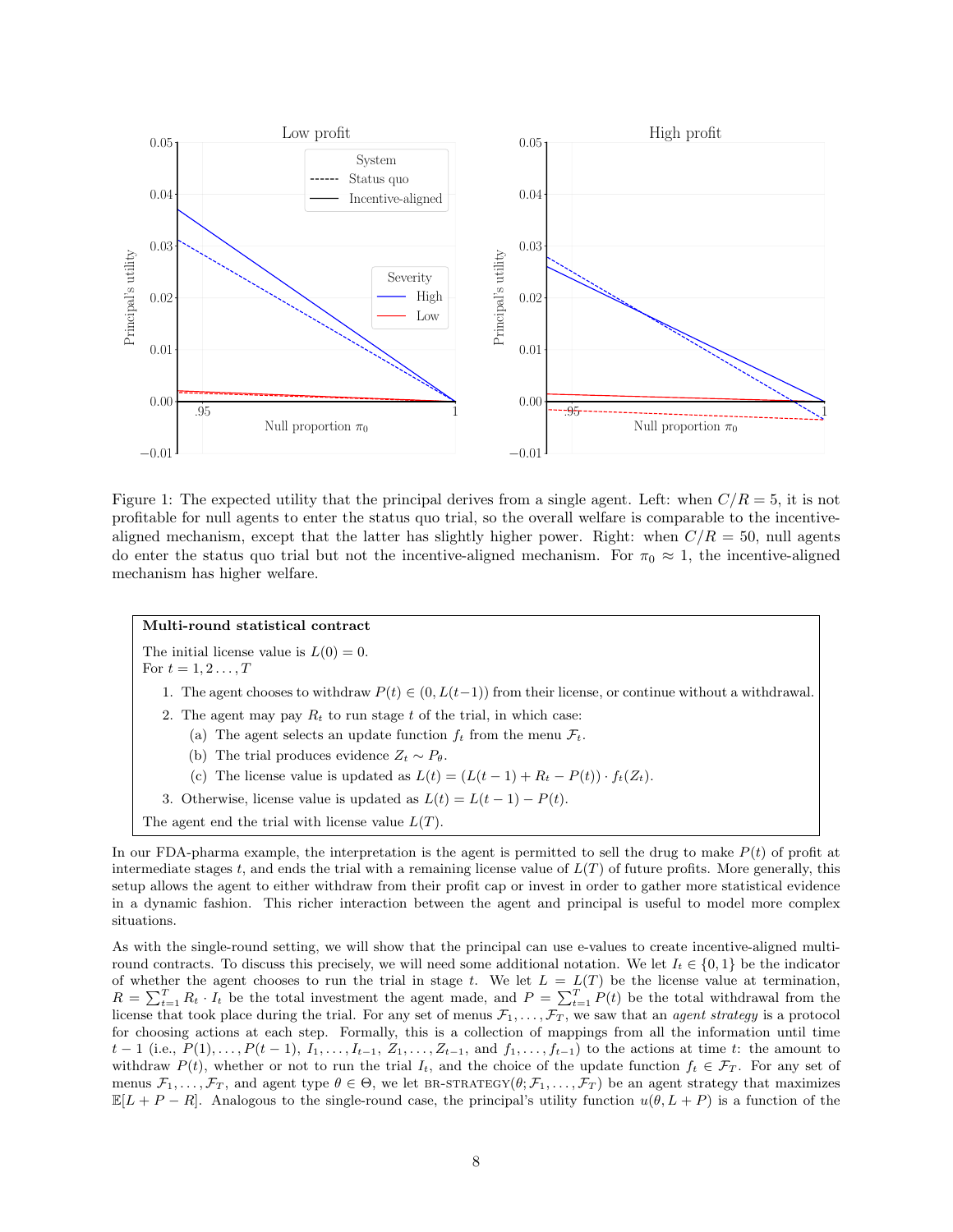agent type  $\theta$  and the total profit  $L + P$ , with the shape constraints considered previously in Section [2.1.](#page-2-1)

With this notation, we say that a multi-round statistical contract is *incentive-aligned* if for any agent with null type  $\theta_0 \in \Theta_0$  and any agent strategy, we have,

<span id="page-8-0"></span>
$$
\mathbb{E}[L+P-R] \le 0. \tag{3}
$$

The term within the expectation should be understood as the agent's profit: it is their future profit  $L$  plus their withdrawals  $P$  minus their total investment  $R$ . As previewed above, e-values lead to incentive-aligned contracts:

<span id="page-8-3"></span>**Proposition 5** (Characterization of incentive-aligned multi-round contracts). Suppose  $\mathcal{F}_t \subset \mathcal{E}$  for  $t = 1, \ldots, T$ . Then, the statistical contract is incentive-aligned as in [\(3\)](#page-8-0). Conversely, if  $\mathcal{F}_t \not\subset \mathcal{E}$  for some t, then there exists an agent strategy for some agent type  $\theta_0 \in \Theta_0$  that has positive expected profit for the agent. That is, the statistical contract is not incentive-aligned.

As in the single-round setting, incentive-aligned statistical contracts are maximin optimal, as stated next.

<span id="page-8-1"></span>**Theorem 3** (Maximin if and only if incentive-aligned). Recall Q denotes a distribution over agent types  $\theta$ . The following inequality holds if and only if  $F_1, \ldots, F_T$  yield an incentive-aligned statistical contract:

$$
\inf_{Q} \left\{ \mathbb{E}_{\theta \sim Q} \left[ \mathbb{E}[u(\theta, L + P) \mid \theta; \text{BR-STATEGY}(\theta; \mathcal{F}_1, \dots, \mathcal{F}_T)] \right] \right\}
$$
\n
$$
= \sup_{\mathcal{F}'_1, \dots, \mathcal{F}'_T} \inf_{Q} \left\{ \mathbb{E}[u(\theta, L + P) \mid \theta; \text{BR-STATEGY}(\theta; \mathcal{F}'_1, \dots, \mathcal{F}'_T)] \right\}.
$$

The notation "BR-STRATEGY $(\dots)$ " is used to indicate that the agent acts according to a best-response strategy, given their knowledge of their type  $\theta$ .

As in the single-round setting, we again see that larger menus are better for the agent, so making larger menus will maximize agent participation and the expected profit cap. That is, the analog of Proposition [3](#page-5-1) holds in the multi-round setting as well. We omit a formal statement for brevity. In addition, when the principal's utility is linear in L for nonnull  $\theta$ , then the menu of all e-values is the best incentive-aligned statistical contract, as stated next.

<span id="page-8-2"></span>Proposition 6 (Optimality of the menu of all incentive-aligned statistical contracts under linear utility). Consider the multi-round setting above. Assume  $u(\theta_1, L)$  is affine in L for  $\theta_1 \in \Theta_1$ , and let Q be any distribution over  $\Theta$ . Let  $\mathcal{F}_t = R_t \cdot \mathcal{E}$  for  $t = 1, \ldots, T$ , and let  $\mathcal{F}'_t$  for  $t = 1, \ldots, T$  be any other menu of payoff functions such that the statistical contract is incentive-aligned. Then,

$$
\mathbb{E}_{\theta \sim Q} [\mathbb{E}[u(\theta, L + P) | \theta; BR\text{-STRATEGY}(\theta; \mathcal{F}_1, \dots, \mathcal{F}_T)]]
$$
  
\n
$$
\geq \mathbb{E}_{\theta \sim Q} [\mathbb{E}[u(\theta, L + P) | \theta; BR\text{-STRATEGY}(\theta; \mathcal{F}'_1, \dots, \mathcal{F}'_T)]] .
$$

From Theorem [3](#page-8-1) and Proposition [6,](#page-8-2) we conclude that for a principal without knowledge of the distribution of agent types  $\theta$ , a good choice of statistical contract is to take the menu of all e-values at each step:  $\mathcal{F}_t = \mathcal{E}$  for  $t = 1, \ldots, T$ .

### Martingale underpinnings

We have seen above that the multi-round contract with e-value updates is incentive-aligned: a null agent has expected value that is less than or equal to their total investment. The main mathematical ingredient underlying this result is the construction of a random process that is a supermartingale for null agents. In particular, we consider the net profit

<span id="page-8-4"></span>
$$
N(t) = L(t) + \overline{P}(t) - \overline{R}(t)
$$
\n<sup>(4)</sup>

for  $t = 1, \ldots, T$ , where  $\overline{P}(t) = P(1) + \cdots + P(t)$  is the total realized profit up to time t and  $\overline{R}(t) = R_1I_1 + \ldots + R_tI_t$ is the total investment up to time t.  $N(t)$  represents net profit, since the agent has a license to make  $L(t)$  in future profits, has made  $\overline{P}(t)$  profit thus far, and has invested  $\overline{R}(t)$  thus far. The net profit  $N(t)$  is a supermartingale when  $\theta \in \Theta_0$ . The optional stopping theorem then implies that there is no agent strategy that would result in positive expected total profit. This is Proposition [5.](#page-8-3) In sum, we construct a random process tracking the total expected profit, and use martingale results to control its expectation for all agent strategies.

## 4 Extensions and discussion

The menu of all e-values adapts to unknown market size. Until now, we have focused on the case where the agent's private information is his own type  $\theta$ . Our setup automatically handles an additional piece of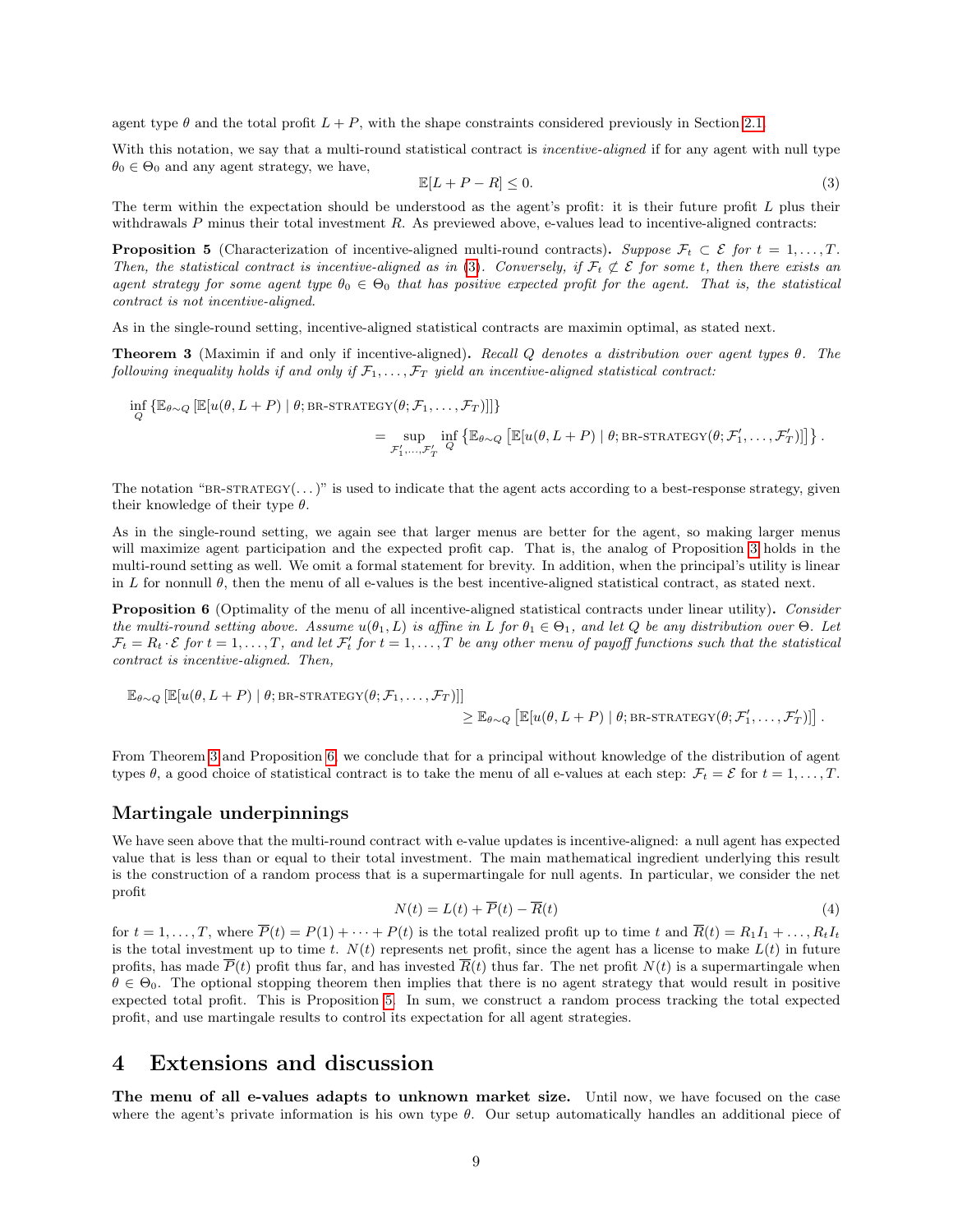<span id="page-9-0"></span>

Figure 2: e-value  $E = \exp \left(\theta_1 \sum_{i=1}^n Z_i - \frac{n\theta_1^2}{2}\right)$  as a function of n, where  $\theta_1 = 0.2$ . Under the alternative  $Z_i \stackrel{\text{iid}}{\sim}$  $\mathcal{N}(0.2, 1)$ , the e-value grows exponentially, quickly reaching the market cap even in a high profit market such as in the right panel of Figure [1.](#page-7-0)

private information: market size. For example, a pharmaceutical company may know that a drug would result in a profit at most C, due to their market research, but the FDA may not know this. Formally, we suppose the agent's utility is  $\min(L, C)$  for a cap C that is unknown to the principal.

The menu of all e-values extends to this setting without modification. In the single-round setting, the principal offers menu  $\mathcal{F} = R \cdot \mathcal{E}$ , and then the agent will respond by choosing the optimal payoff function as derived in Section [2.4.](#page-5-2) This has the following natural statistical interpretation. Proposition [4](#page-5-0) shows that the best statistical protocol when the max payoff is C is the Neyman–Pearson test at a certain level that depends on problem parameters—the investment amount R and the cap C. The above considerations show that the principal doesn't need to know  $C$ ; the statistical contract is set up in such a way that the self-interested agent will choose to run Neyman–Pearson test at the right level for the problem parameters. Similarly, the principal does not know the right likelihood ratio statistic because they do not know which alternative the agent has. Even though the principal lacks this information, the menu of all e-values is a mechanism that incentivizes the agent to run the Neyman–Pearson test at the appropriate level, given their private information of their type  $\theta$  and the market size C.

Choosing a sample size. Another situation that can be handled with a variant of our framework is when the agent chooses the amount of statistical evidence to gather by varying their amount of investment. For example, a pharmaceutical company might select the sample size of their clinical trial based on their knowledge of the effect size. Formally, we would encode this by giving the agent a set of investment levels  $R \in \{R_1, \ldots, R_m\}$ , with statistical evidence that depends on the investment level (e.g., on the sample size):  $Z \sim P_{\theta,R}$ . For example, if  $R_1$  corresponds to a sample size of 100 and  $R_2$  corresponds to a sample of size 1000, we might have  $P_{\theta,R_1}$  be 100 samples from a  $\mathcal{N}(\theta, 1)$  distribution and  $P_{\theta, R_2}$  be 1000 samples from a  $\mathcal{N}(\theta, 1)$  distribution.

This setting is of practical interest, so we briefly discuss the considerations underlying the choice of sample size. First, we note that e-values typically grow exponentially in the sample size. To see this, note that one way to construct e-values for a sample of size n is to multiply together one e-value for each sample. For example, if  $Z_i \sim \mathcal{N}(\theta, 1)$  for  $i = 1, \ldots, n$ , then one possible e-value is  $\prod_{i=1}^{n} e^{Z_i - 1/2}$ , since  $\mathbb{E}[e^{Z_i - 1/2}] = 1$  under the null hypothesis that  $\theta \leq 0$ . This means that the marginal value of one additional sample is growing with sample size. If the cost of statistical evidence grows linearly with the sample size, this means that the agent with utility function  $min(L, C)$  would either (a) decline to run a trial or (b) choose a sample size and e-value such that the profit license is nearly  $C$  with large probability. We demonstrate this with a simulation in Figure [2;](#page-9-0) the e-value grows exponentially in the sample size until it reaches the cap  $C$ , so an agent deciding the sample size would choose a value near the beginning of the plateau.

Conclusion. Our study of hypothesis testing in the principal-agent model has forged connections between statistical inference and ideas from contract theory. The primary conclusion of this work is that the principal who does not know the distribution of agent types should deploy the menu of all e-values to create an incentive-aligned statistical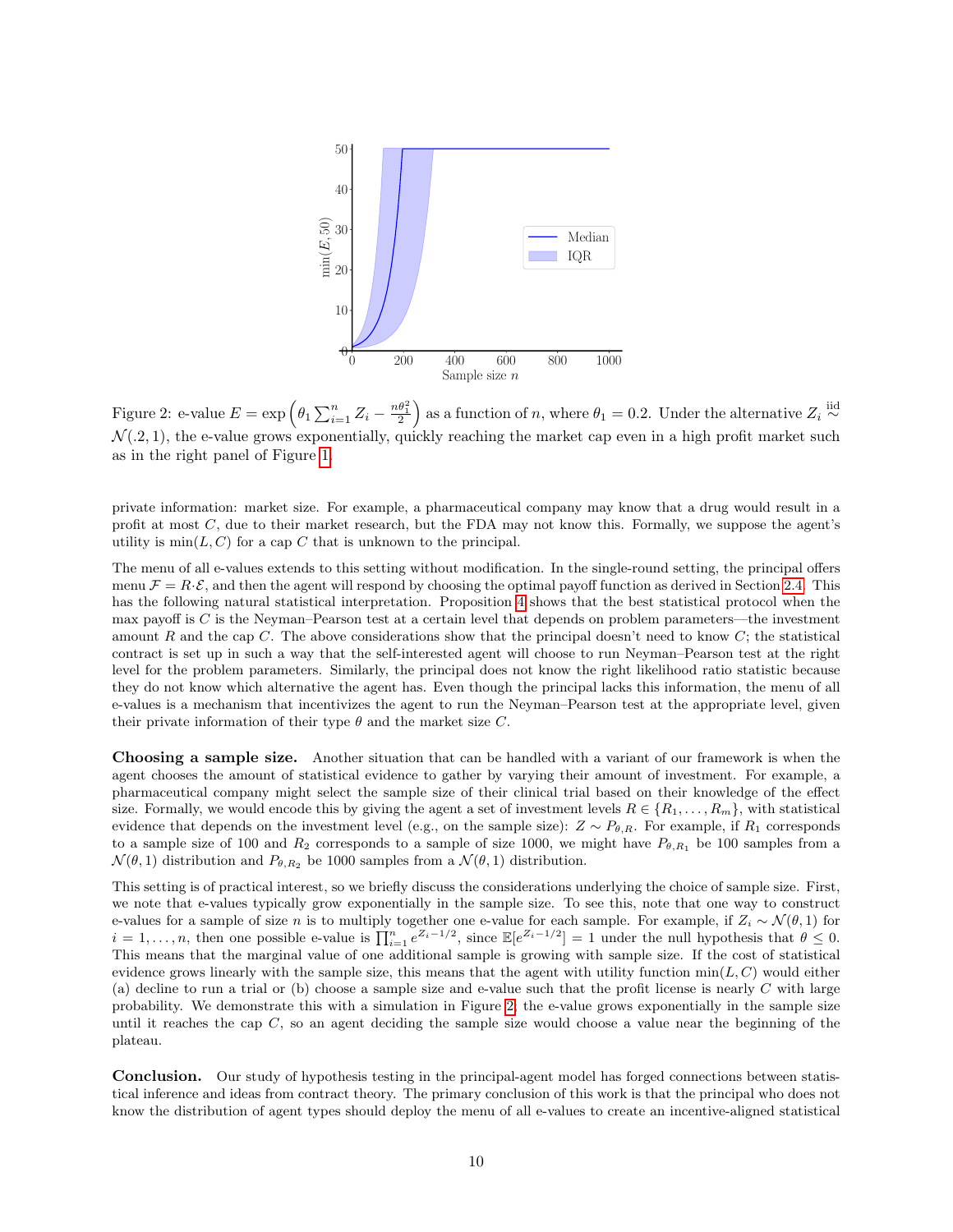contract, protecting the principal from null strategic agents. This concrete mechanism is practical and adapts to the unknown agent distribution and unknown market size. The key observation underlying this work is that e-values are a measure of statistical evidence that are on the right scale for reasoning about incentives; accordingly, we expect that this tool will be broadly useful for statistical inference in the presence of strategic behavior.

## Acknowledgements

S. B. thanks Nivasini Ananthakrishnan for helpful discussions. S. B. was supported by the NSF Foundations of Data Science Institute. This work was supported in part by the Vannevar Bush Faculty Fellowship program under grant number N00014-21-1-2941.

## References

- <span id="page-10-10"></span>Tal Alon, Paul Dütting, and Inbal Talgam-Cohen. Contracts with private cost per unit-of-effort. In Proceedings of the 22nd ACM Conference on Economics and Computation, page 52–69, New York, NY, USA, 2021. Association for Computing Machinery. ISBN 9781450385541. URL <https://doi.org/10.1145/3465456.3467651>.
- <span id="page-10-4"></span>Moshe Babaioff, Michal Feldman, and Noam Nisan. Combinatorial agency. In Proceedings of the 7th ACM Conference on Electronic Commerce, page 18–28, New York, NY, USA, 2006. Association for Computing Machinery. ISBN 1595932364. doi: 10.1145/1134707.1134710. URL <https://doi.org/10.1145/1134707.1134710>.
- <span id="page-10-1"></span>Patrick Bolton and Mathias Dewatripont. Contract Theory. MIT Press, 2004. ISBN 9780262025768.
- <span id="page-10-9"></span>Gabriel Carroll. Robustness and linear contracts. American Economic Review, 105(2):536–63, February 2015. doi: 10.1257/aer.20131159. URL <https://www.aeaweb.org/articles?id=10.1257/aer.20131159>.
- <span id="page-10-7"></span>Matteo Castiglioni, Alberto Marchesi, and Nicola Gatti. Bayesian agency: Linear versus tractable contracts. Artificial Intelligence, 307:103684, 2022. URL <https://doi.org/10.1016/j.artint.2022.103684>.
- <span id="page-10-8"></span>Paul Dütting, Tim Roughgarden, and Inbal Talgam-Cohen. Simple versus optimal contracts. In Proceedings of the 20th ACM Conference on Economics and Computation, page 369–387, New York, NY, USA, 2019. Association for Computing Machinery. ISBN 9781450367929. doi: 10.1145/3328526.3329591. URL [https://doi.org/10.1145/](https://doi.org/10.1145/3328526.3329591) [3328526.3329591](https://doi.org/10.1145/3328526.3329591).
- <span id="page-10-5"></span>Paul Dütting, Tim Roughgarden, and Inbal Talgam-Cohen. The complexity of contracts. SIAM Journal on Computing, 50(1):211–254, 2021. doi: 10.1137/20M132153X. URL <https://doi.org/10.1137/20M132153X>.
- <span id="page-10-11"></span>Peter Frazier, David Kempe, Jon Kleinberg, and Robert Kleinberg. Incentivizing exploration. In Proceedings of the Fifteenth ACM Conference on Economics and Computation, page 5–22, New York, NY, USA, 2014. Association for Computing Machinery. ISBN 9781450325653. doi: 10.1145/2600057.2602897. URL [https://doi.org/10.1145/](https://doi.org/10.1145/2600057.2602897) [2600057.2602897](https://doi.org/10.1145/2600057.2602897).
- <span id="page-10-6"></span>Guru Guruganesh, Jon Schneider, and Joshua R. Wang. Contracts under moral hazard and adverse selection. In Proceedings of the 22nd ACM Conference on Economics and Computation, page 563–582, New York, NY, USA, 2021. Association for Computing Machinery. ISBN 9781450385541. URL [https://doi.org/10.1145/3465456.](https://doi.org/10.1145/3465456.3467637) [3467637](https://doi.org/10.1145/3465456.3467637).
- <span id="page-10-13"></span>Chien-Ju Ho, Aleksandrs Slivkins, and Jennifer Wortman Vaughan. Adaptive contract design for crowdsourcing markets: Bandit algorithms for repeated principal-agent problems. Journal Artificial Intelligence Research, 55(1): 317–359, 2016.
- <span id="page-10-3"></span>Leonid Hurwicz and Stanley Reiter. Designing Economic Mechanisms. Cambridge University Press, 2006. ISBN 9781139454346.
- <span id="page-10-14"></span>Leah Isakov, Andrew W Lo, and Vahid Montazerhodjat. Is the FDA too conservative or too aggressive?: A Bayesian decision analysis of clinical trial design. Journal of econometrics, 211(1):117–136, 2019.
- <span id="page-10-2"></span>Emir Kamenica and Matthew Gentzkow. Bayesian persuasion. American Economic Review, 101(6):2590–2615, 2011.
- <span id="page-10-12"></span>Rongzhu Ke. Essays on contract theory and organizational economics. PhD thesis, Massachusetts Institute of Technology, 2009. URL <http://hdl.handle.net/1721.1/54639>.
- <span id="page-10-0"></span>Jean-Jacques Laffont and David Martimort. The Theory of Incentives: The Principal-Agent Model. Princeton University Press, Princeton, NJ, USA, 2001.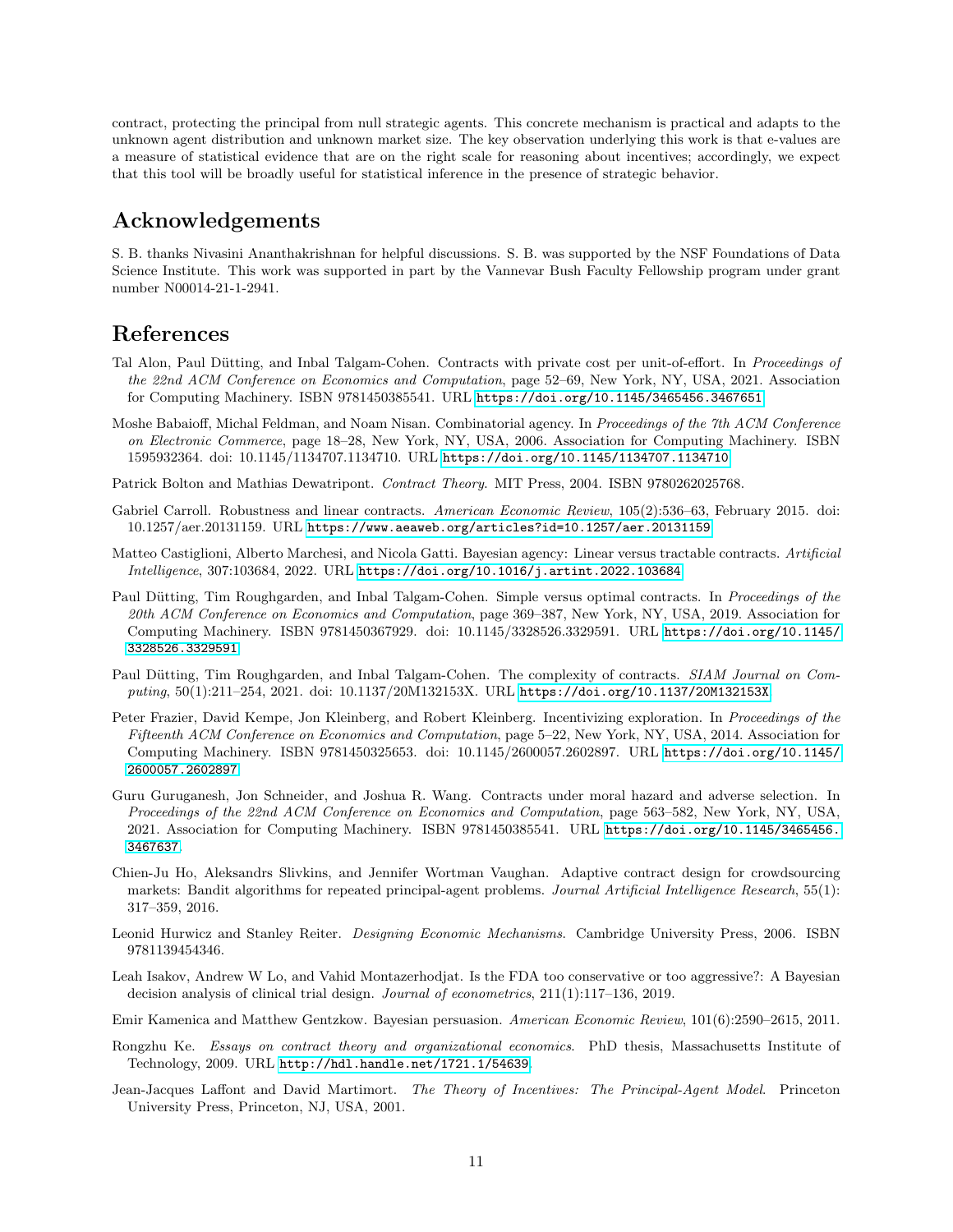<span id="page-11-4"></span>Daehong Min. Screening for experiments. Working paper, 2021. URL <http://www.daehongmin.com/reseacrh>.

<span id="page-11-7"></span>Jerzy Neyman and Egon Sharpe Pearson. On the problem of the most efficient tests of statistical hypotheses. Philosophical Transactions of the Royal Society of London. Series A, Containing Papers of a Mathematical or Physical Character, 231(694-706):289–337, 1933.

<span id="page-11-0"></span>Bernard Salanie. The Economics of Contracts: A Primer, 2nd Edition. MIT Press, 2005. ISBN 9780262257879.

- <span id="page-11-1"></span>Frank Schorfheide and Kenneth I Wolpin. On the use of holdout samples for model selection. American Economic Review, 102(3):477–81, 2012.
- <span id="page-11-2"></span>Frank Schorfheide and Kenneth I Wolpin. To hold out or not to hold out. Research in Economics, 70(2):332–345, 2016.
- <span id="page-11-5"></span>Glenn Shafer. Testing by betting: A strategy for statistical and scientific communication. Journal of the Royal Statistical Society: Series A (Statistics in Society), 184(2):407–431, 2021.
- <span id="page-11-3"></span>Jann Spiess. Optimal estimation when researcher and social preferences are misaligned. Working paper, 2018. URL <https://gsb-faculty.stanford.edu/jann-spiess/files/2021/01/alignedestimation.pdf>.
- <span id="page-11-6"></span>Vladimir Vovk and Ruodu Wang. E-values: Calibration, combination and applications. The Annals of Statistics, 49 (3):1736–1754, 2021.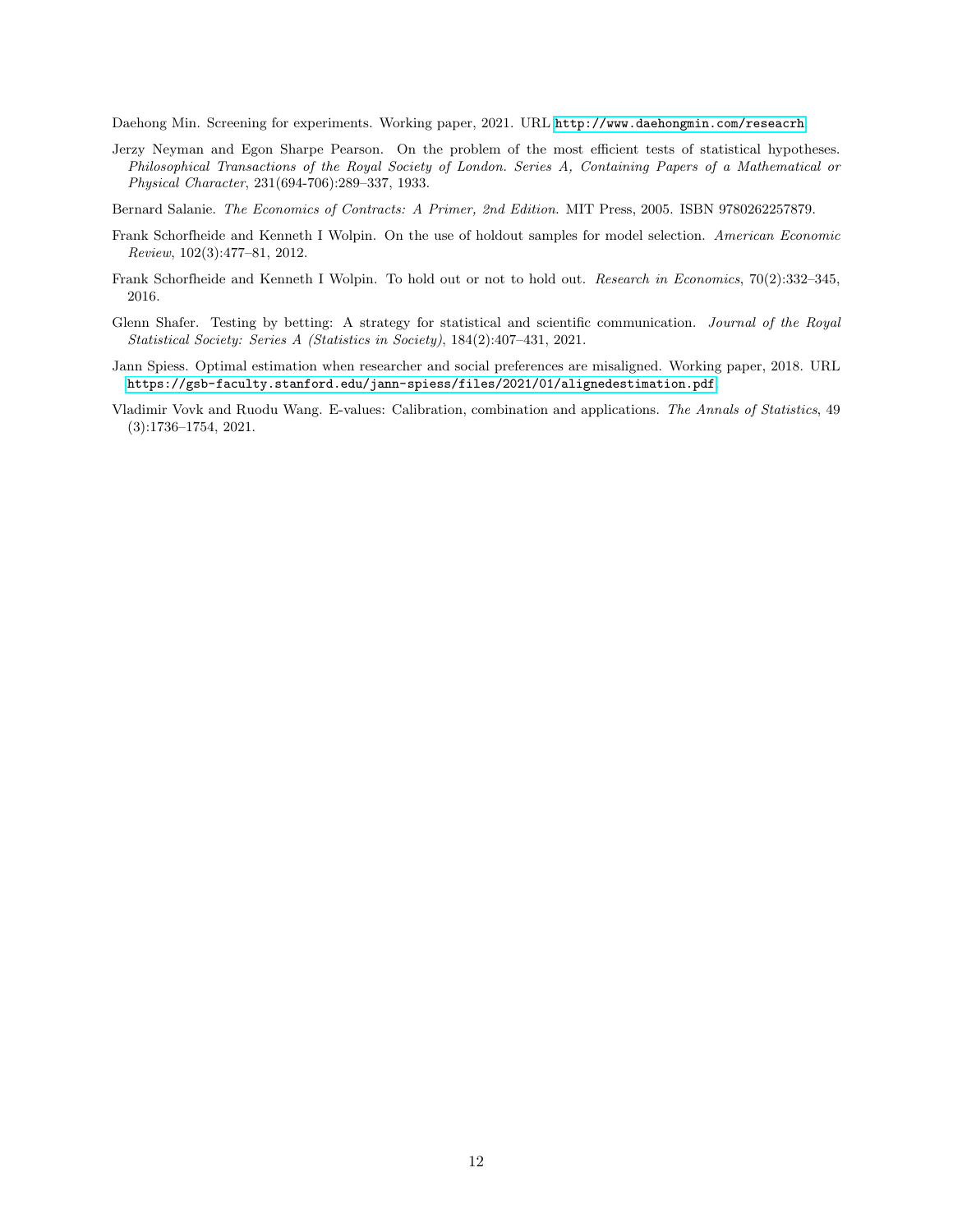## A Proofs

Proof of Proposition [1.](#page-3-2) Suppose  $f \in R \cdot \mathcal{E}$ . Notice the net profit the agent receives is  $f(Z) - R = R \cdot (E - 1)$  for the e-value  $E = f(Z)/R$ . Under  $H_0$ ,  $\mathbb{E}[R \cdot (E-1)] \leq 0$  by the defining property of the e-value E.

For the converse, suppose we have an incentive-aligned statistical contract with menu F. For any  $f \in \mathcal{F}$ , consider the random variable  $f(Z)/R$ . This random variable is nonnegative with expectation at most 1, since otherwise the contract would not be incentive-aligned. Thus, it is an e-value, so the contract can be written in the form above.  $\Box$ 

*Proof of Proposition [2.](#page-4-1)* Suppose  $F$  yields an incentive-aligned statistical contract. Then, all null agents opt out of the statistical contract. Thus

$$
\mathbb{E}[u(\theta, L)] = \mathbb{E}[u(\theta, L) \cdot \mathcal{I}\{\theta = \theta_1\}] \ge 0,
$$

where the inequality follows from the fact that the principal's utility is nonnegative when  $\theta = \theta_1$ .

Conversely, suppose F is not incentive-aligned. Then, for some  $\theta_0 \in \Theta_0$  and  $f \in \mathcal{F}$ , we have that  $\mathbb{E}_{Z \sim P_{\theta_0}}[f(Z)] \geq R$ . In particular,  $P_{\theta_0}(f(Z) > 0) > 0$ . Thus,  $\mathbb{E}_{Z \sim P_{\theta_0}}[u(\theta_0, f(Z)] < 0$  by our assumption on  $u(\cdot, \cdot)$ . Note that the principal's expected utility is

$$
\mathbb{E}[u(\theta,L)] = \pi_0 \cdot \mathbb{E}_{Z \sim P_{\theta_0}}[u(\theta_0,f(Z)] + (1-\pi_0) \cdot \mathbb{E}_{Z \sim P_{\theta_1}}[u(\theta_1,f(Z)].
$$

Since the positive utility is bounded above, we see that as  $\pi_0 \to 1$ , this quantity converges to a negative number. This proves the claim.  $\Box$ 

Proof of Theorem [1.](#page-4-0) For any F, notice that the expected utility is nonpositive for Q supported only on  $\theta_0$ , by our assumption on the utility function  $u(\cdot, \cdot)$ , so the worst-case utility of a maximin statistical contract is zero. But the utility of incentive-aligned statistical contracts is always nonnegative; since null agents opt out of incentive-aligned statistical contracts, we have that the principal's expected utility is

$$
\mathbb{E}[u(\theta, L)] = \mathbb{E}[u(\theta, L) \cdot \mathcal{I}\{\theta \in \Theta_1\}] \ge 0.
$$

We conclude that incentive-aligned statistical contracts are maximin.

Conversely, proposition [2](#page-4-1) implies that only incentive-aligned statistical contracts are maximin.

Proof of Theorem [2.](#page-4-2)

$$
\mathbb{E}_{\theta \sim Q} \left[ \mathbb{E} [u(\theta, f^{\text{br}}(Z; \theta, \mathcal{F})) | \theta] \right] = \mathbb{E}_{\theta \sim Q} \left[ \mathbb{E} [g_0(\theta) + g_1(\theta) \cdot f^{\text{br}}(Z; \theta, \mathcal{F}) | \theta] \right]
$$
  
\n
$$
= \mathbb{E}_{\theta \sim Q} \left[ \mathbb{E} [g_0(\theta) + g_1(\theta) \cdot f^{\text{br}}(Z; \theta, \mathcal{F}) | \theta] \cdot \mathcal{I} \{ \theta \in \Theta_1 \} \right]
$$
  
\n
$$
= \mathbb{E}_{\theta \sim Q} \left[ \left( g_0(\theta) + g_1(\theta) \cdot \mathbb{E} [f^{\text{br}}(Z; \theta, \mathcal{F}) | \theta] \right) \cdot \mathcal{I} \{ \theta \in \Theta_1 \} \right],
$$

for some functions  $g_0$  and  $g_1$  by the assumption that  $u(\theta, L)$  is affine in L when  $\theta \in \Theta_1$ . The second equality comes from the assumption that  $\mathcal F$  is incentive-aligned.

The final expression above is larger for  $\mathcal{F} = \mathcal{F}_1$  than from  $\mathcal{F} = \mathcal{F}_2$  when  $\mathcal{F}_1 \supset \mathcal{F}_2$ , by the definition of the agent's best response function  $f^{\text{bf}}(\cdot;\theta,\mathcal{F})$ ; see [\(2\)](#page-2-0). By Proposition [1,](#page-3-2)  $\mathcal F$  in the theorem statement contains any incentive-aligned  $\mathcal{F}'$ . The claim follows.  $\Box$ 

Proof of Proposition [3.](#page-5-1) It is clear that larger menus result in more participation.

For the second part,

$$
\mathbb{E}[f^{\text{br}}(\cdot;\theta,\mathcal{F}) \mid \theta] \geq \mathbb{E}[f^{\text{br}}(\cdot;\theta,\mathcal{F}') \mid \theta].
$$

for any  $\theta \in \Theta_1$  by the definition of the best response function  $f^{\text{br}}$ . Note that

$$
\mathbb{E}_{\theta \sim Q} \left[ \mathbb{E} [f^{\text{br}}(\cdot; \theta, \mathcal{F}) | \theta] \right] = \mathbb{E}_{\theta \sim Q} \left[ \mathbb{E} [f^{\text{br}}(\cdot; \theta, \mathcal{F}) | \theta] \cdot \mathcal{I} \{ \theta \in \Theta_1 \} \right]
$$

and similarly for  $\mathcal{F}'$ , since  $\mathcal F$  and  $\mathcal F'$  are incentive-aligned. The result follows.

 $\Box$ 

 $\Box$